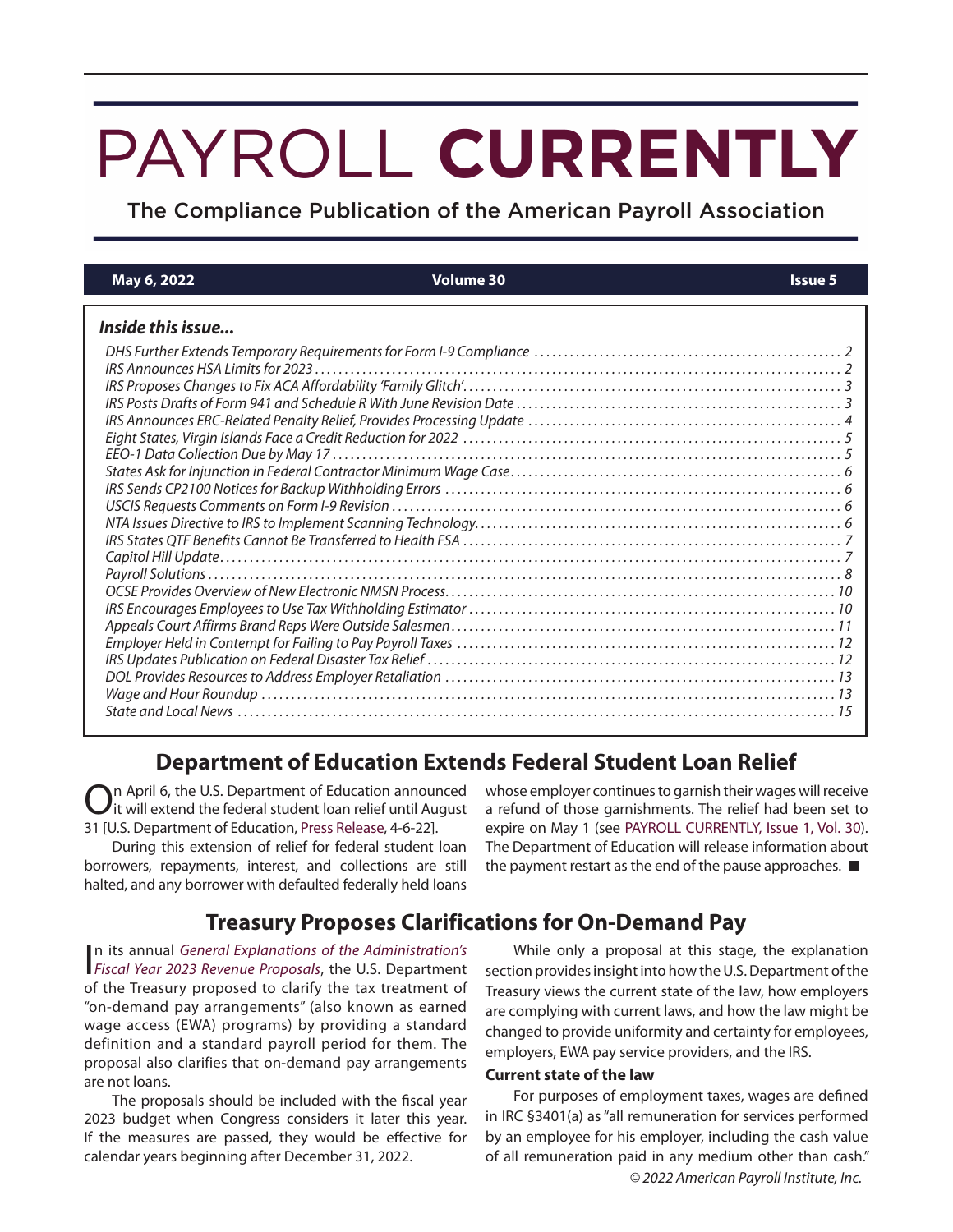Employers withhold and pay employment taxes based on payroll periods. IRC §3401(b) defines a payroll period as "a period for which a payment of wages is ordinarily made to the employee by his employer," and a miscellaneous payroll period is defined as "a payroll period other than a daily, weekly, biweekly, semimonthly, monthly, quarterly, semiannual, or annual payroll period."

Tax regulations provide wages are considered paid when they are actually or constructively received by an employee. An employee is in constructive receipt of wages when an amount is set apart or otherwise made available so that an employee may draw upon that amount at any time. When employees have control over the date on which they actually receive their wages, they are typically considered to be in "constructive receipt" of those wages.

## **Proposed changes**

The proposal would amend:

• IRC §7701 to define "an on-demand pay arrangement as an arrangement that allows employees to withdraw earned wages before their regularly scheduled pay dates."

• IRC §3401(b) to treat the payroll period for on-demand pay arrangements as a weekly payroll period, even if employees have access to their wages during the week.

• IRC §§3102, 3111, and 3301 to clarify that on-demand pay arrangements are not loans.

• IRC §6302 to provide special payroll deposit rules for on-demand pay arrangements.

In addition, the Secretary of the Treasury would be provided authority to issue regulations to implement changes to the tax law.

## **Why change the law?**

Employers and third-party payors are increasingly

allowing employees to enter into "on-demand pay arrangements" where the workers receive payment of earned wages before their regularly scheduled pay periods. Although on-demand pay arrangements vary, the general setup allows employees to use mobile applications to access their accrued wages before the end of their regular pay cycle. These accrued wages are transferred (almost instantaneously) to a bank account, prepaid debit card, or payroll card. Employees who have access to an on-demand pay arrangement may be in constant constructive receipt of their wages as soon as they are earned.

Under the current law, employers that offer on-demand pay arrangements should be maintaining either a daily or a miscellaneous payroll period and should be withholding and paying employment taxes on these employees' earned wages on a daily basis.

In its proposal, the Department of the Treasury acknowledged: "It is unlikely that many, if any, employers or third-party payors treat employees with access to ondemand pay arrangements as being in constructive receipt of their wages because it would be a significant financial and administrative burden on the employers or third-party payors to configure their payroll systems and make payroll deposits on a daily basis."

The proposal also states that to avoid treating employees as being in constant constructive receipt of wages, some employers and third-party payors ignore the constructive receipt issue entirely or treat the arrangement as a loan from the employer to the employee. In either case, the wages are treated as paid on their regularly scheduled pay dates, rather than on the day the wages are constructively received by the employees.

# **DHS Further Extends Temporary Requirements for Form I-9 Compliance**

The Department of Homeland Security (DHS) and the U.S. Immigration and Customs Enforcement (ICE) announced another extension of the temporary requirements allowing flexibility of the physical presence requirements associated with the Form I-9, Employment Eligibility Verification. The temporary requirements, which would have expired on April 30, have been extended to October 31 [E-Verify, DHS Extends Form I-9 Requirement Flexibility, 4-25-22].

The policy was extended due to continued precautions

# **IRS Announces HSA Limits for 2023**

The IRS announced the 2023 maximum contribution<br>levels for health savings accounts (HSAs) and out-ofpocket spending limits and deductible minimums for high deductible health plans (HDHPs) that must be used in conjunction with HSAs [Rev. Proc. 2022-24, 4-29-22]. In addition, the IRS announced the maximum amount that may be made newly available for excepted benefit health reimbursement arrangements (HRAs). The annual cost-of-living adjustments are released by June 1 for the

related to COVID-19, and the extension still only applies to employers and workplaces that are operating remotely.

The agencies encourage employers to begin inperson verification of identity and employment eligibility documentation for employees hired on or after March 20, 2020, who presented documents remotely.

E-Verify employers that choose the remote inspection option should continue to follow current guidance and create cases for new hires within three business days from the date of hire.

# following year.

## **2023 annual contribution levels for HSAs:**

• The maximum annual HSA contribution for an eligible individual with self-only coverage is \$3,850 (\$3,650 in 2022).

• For family coverage, the maximum annual HSA contribution is \$7,750 (\$7,300 in 2022).

• The catch-up contribution for an individual age 55 or older is \$1,000 (no longer adjusted for inflation).

© 2022 American Payroll Institute, Inc. An individual who is an eligible individual on the first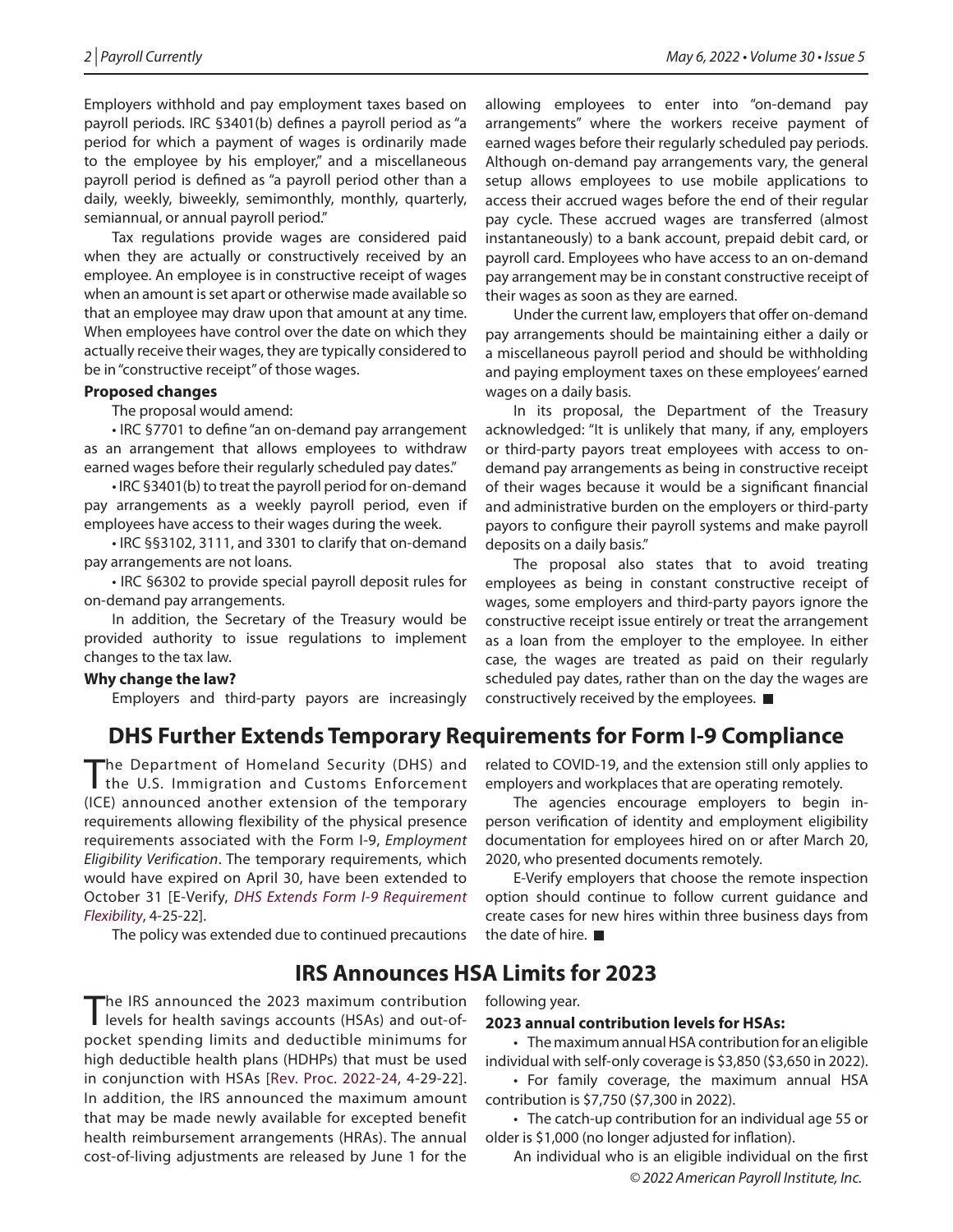day of the last month of the taxable year (December for most taxpayers) is allowed the full annual contribution (plus catch-up contribution, if age 55 or older by yearend), regardless of the number of months the individual was an eligible individual in the year. For individuals who are no longer eligible individuals on that date, both the HSA contribution and catch-up contribution apply pro rata based on the number of months of the year a taxpayer is an eligible individual.

## **2023 amounts for out-of-pocket spending on**

## **HSA-compatible HDHPs:**

• The maximum annual out-of-pocket amount for HDHP self-only coverage is \$7,500 (\$7,050 in 2022), and the maximum annual out-of-pocket amount for HDHP family

# **IRS Proposes Changes to Fix ACA Affordability 'Family Glitch'**

The IRS issued proposed regulations to amend existing regulations for the Affordable Care Act (ACA) to provide that affordability of employer-sponsored minimum essential coverage (MEC) for family members of an employee would be determined based on the employee's share of the cost of covering the employee and those family members, not the cost of covering the employee only [87 F.R. 20354, 4-7-22; 2022-17 IRB 1030]. The proposed regulations also would add a minimum-value rule for family coverage based on the benefits provided to those family members.

According to a White House Fact Sheet, the proposed rules would allow family members of employees who are offered affordable self-only coverage but unaffordable family coverage to qualify for premium tax credits to purchase health insurance (Fact Sheet, Biden Harris Administration Proposes Rule to Fix 'Family Glitch' and Lower Health Care Costs, 4-5-22).

## **The affordability percentage**

The ACA's employer mandate requires applicable large employers to offer MEC that provides minimum value and is affordable to all of its full-time employees. Affordability is determined as a certain percentage of an employee's household income, which is adjusted annually for inflation. For example, for plan years beginning in 2022, the percentage of household income is 9.61% (Rev. Proc. 2021-36, 2021-35 IRB 357; see PAYROLL CURRENTLY, Issue 9, Vol. 29). If the required employee premium contribution does not exceed 9.61% of the employee's household income for 2022, the coverage is affordable under the ACA.

Under the current regulations, if employee-only coverage is affordable for the employee, family coverage is also deemed affordable, regardless of the amount the employee must pay to cover family members.

coverage is twice that, \$15,000 (\$14,100 in 2022).

# **2023 minimum deductible amounts for HSA-compatible HDHPs:**

• The minimum deductible for HDHPs is \$1,500 (\$1,400 in 2022) for self-only coverage and \$3,000 (\$2,800 in 2022) for family coverage.

A fiscal year plan that satisfies the requirements for an HDHP on the first day of the first month of its fiscal year may apply that deductible for the entire fiscal year.

## **2023 maximum amount available under an excepted benefit HRA:**

• The maximum amount that may be made available for an excepted benefit HRA is \$1,950 (\$1,800 in 2022).

# **The proposed regulations**

The proposed regulations provide an eligible employersponsored plan would be affordable for related individuals if the portion of the annual premium the employee must pay for family coverage does not exceed the affordability percentage. Family coverage refers to all employer plans that cover any related individual other than the employee, including a self plus-one plan for an employee enrolling one other family member in coverage. The employee's required contribution for family coverage would be the portion of the annual premium the employee must pay for coverage of the employee and all other individuals included in the employee's family who are offered the coverage.

The proposed regulations would make changes only to the affordability rule for related individuals; they would make no changes to the affordability rule for employees. Employees would continue to have an offer of affordable employer coverage if the employee's required contribution for self-only coverage of the employee does not exceed the required contribution percentage of household income.

Under the proposed regulations, an employee's spouse or dependent may have an offer of employer coverage that is unaffordable even though the employee has an affordable offer of self-only coverage. The proposed regulations do not amend the ACA's employer shared responsibility provisions, which means there should not be any additional liability for employers. Any penalties will continue to be based on the affordability of an offer of self-only coverage.

## **Submitting comments**

Comments can be submitted electronically (include IRS and REG-114339-21) or by mail to: Internal Revenue Service, Attn: CC:PA:LPD:PR (REG-114339-21), Room 5203, P.O. Box 7604, Ben Franklin Station, Washington, DC 20044. Comments must be received by June 6.

# **IRS Posts Drafts of Form 941 and Schedule R With June Revision Date**

In mid-April, the IRS posted early release drafts of Form<br>941, *Employer's Quarterly Federal Tax Return*, and its n mid-April, the IRS posted early release drafts of Form Schedule R, Allocation Schedule for Aggregate Form 941

Filers, with a June revision date, that will be used starting with second quarter filings.

© 2022 American Payroll Institute, Inc. In late April, the IRS posted early release drafts of Form